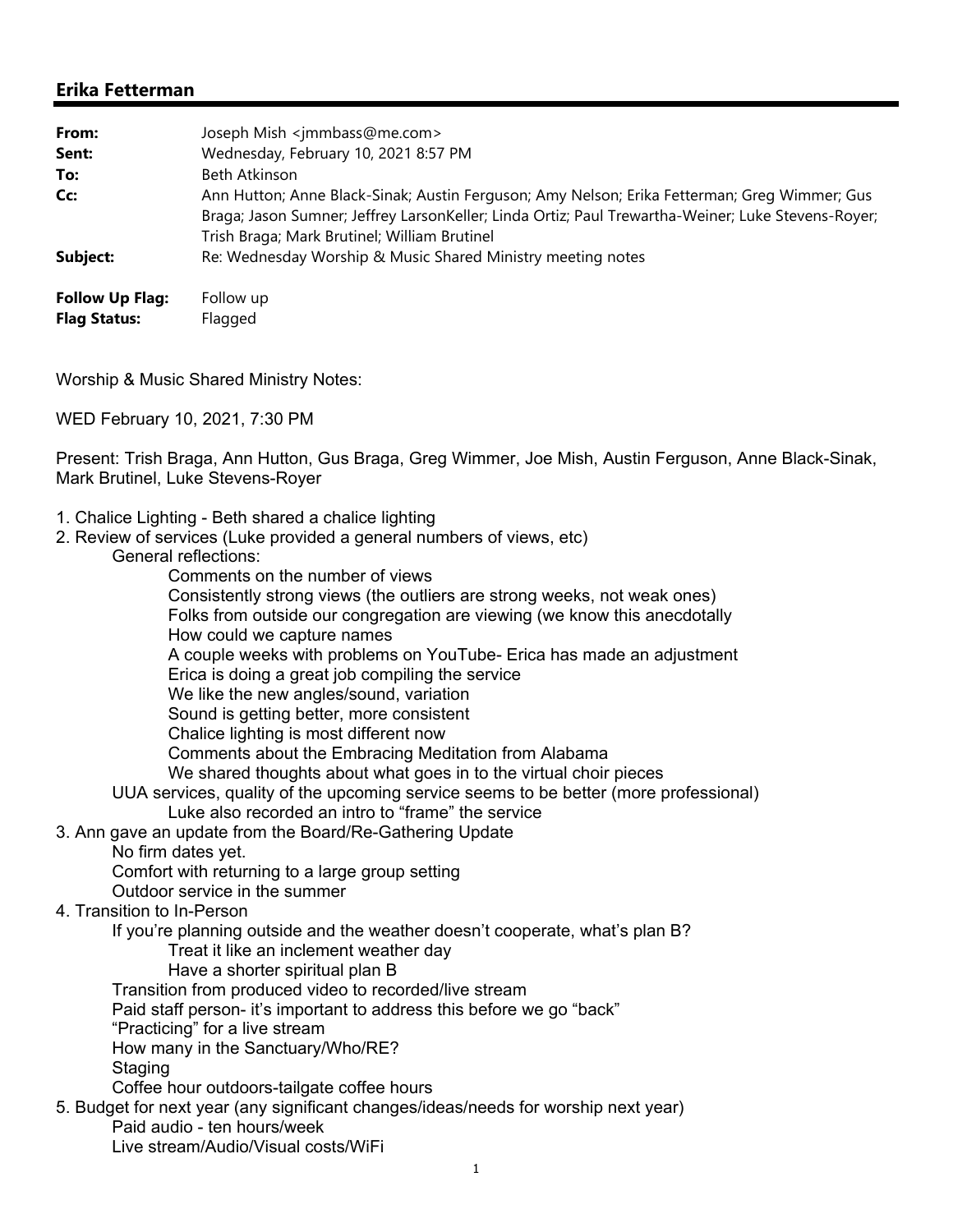Budget/Financials - still ok, revenue is strong (exceeding expectation) Shelving the in Worship closet?

6. Open discussion/reflection from team and/or other participants

 Continued gratitude What should we keep? transitions family chalice lights other elements?

7. Other items:

Check the service schedule for openings, openings in March

Adjourned 8:55 PM

Joseph Mish *he, him, his* co-director of music First Unitarian Universalist Church Rochester, MN musicco@uurochmn.org

On Feb 7, 2021, at 8:00 PM, Beth Atkinson <eja55904@gmail.com> wrote:

Wednesday, February 10 at 7:30 pm https://us02web.zoom.us/j/81598822270

Our Worship team meeting this Wednesday will use a Shared Ministry format. As always, please remember to check the service schedule - there are lots of upcoming openings. I've attached the March Soul Matters material (Commitment) though we won't be reflecting on it at the meeting.

Beth

Agenda:

1. Chalice Lighting

2. Review of services (Luke will provide general numbers of views, etc.; invite general reflections on worship aspects from experience of worship associates, musicians, and other aspects including guest/UUA services)

3. Board/Re-Gathering Update

4. Transition to In-Person (Dates TBD - brainstorm what we hope to do, in particular, what tech changes/adaptations would we like to consider...?)

5. Budget for next year (any significant changes/ideas/needs for worship next year)

6. Open discussion/reflection from team and/or other participants

7. Other items...?